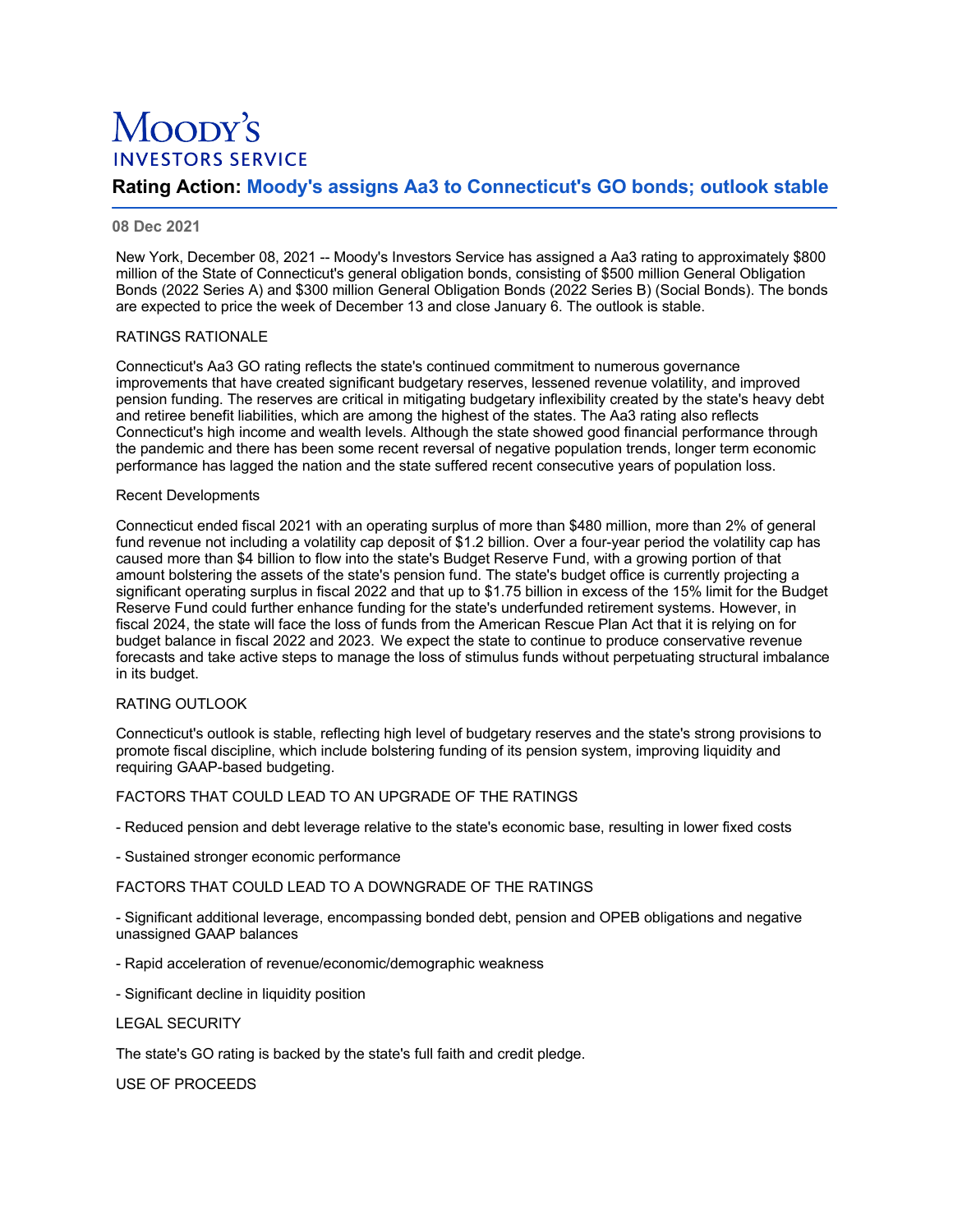Proceeds from the 2022 Series A Bonds will be applied to various capital projects of the state. Proceeds from the 2022 Series B Bonds (Social Bonds) will be used for education-related purposes.

#### PROFILE

The State of Connecticut has a population of 3.56 million people located in the coastal northeastern US, bordered by Rhode Island (Aa2 stable), Massachusetts (Aa1 stable) and New York (Aa2 positive) with 618 miles of shoreline, according to the National Oceanic and Atmospheric Administration (NOAA). The state has a large and diverse economy with a gross state product of \$280.9 billion in 2020. It is the wealthiest state in the country with per capita income of nearly 134% of the US average.

# **METHODOLOGY**

The principal methodology used in these ratings was US States and Territories published in April 2018 and available at [https://www.moodys.com/researchdocumentcontentpage.aspx?docid=PBM\\_1084466](https://www.moodys.com/researchdocumentcontentpage.aspx?docid=PBM_1084466) . Alternatively, please see the Rating Methodologies page on www.moodys.com for a copy of this methodology.

#### REGULATORY DISCLOSURES

For further specification of Moody's key rating assumptions and sensitivity analysis, see the sections Methodology Assumptions and Sensitivity to Assumptions in the disclosure form. Moody's Rating Symbols and [Definitions can be found at: https://www.moodys.com/researchdocumentcontentpage.aspx?](https://www.moodys.com/researchdocumentcontentpage.aspx?docid=PBC_79004) docid=PBC\_79004.

For ratings issued on a program, series, category/class of debt or security this announcement provides certain regulatory disclosures in relation to each rating of a subsequently issued bond or note of the same series, category/class of debt, security or pursuant to a program for which the ratings are derived exclusively from existing ratings in accordance with Moody's rating practices. For ratings issued on a support provider, this announcement provides certain regulatory disclosures in relation to the credit rating action on the support provider and in relation to each particular credit rating action for securities that derive their credit ratings from the support provider's credit rating. For provisional ratings, this announcement provides certain regulatory disclosures in relation to the provisional rating assigned, and in relation to a definitive rating that may be assigned subsequent to the final issuance of the debt, in each case where the transaction structure and terms have not changed prior to the assignment of the definitive rating in a manner that would have affected the rating. For further information please see the ratings tab on the issuer/entity page for the respective issuer on www.moodys.com.

The ratings have been disclosed to the rated entity or its designated agent(s) and issued with no amendment resulting from that disclosure.

These ratings are solicited. Please refer to Moody's Policy for Designating and Assigning Unsolicited Credit Ratings available on its website www.moodys.com.

Regulatory disclosures contained in this press release apply to the credit rating and, if applicable, the related rating outlook or rating review.

Moody's general principles for assessing environmental, social and governance (ESG) risks in our credit analysis can be found at [http://www.moodys.com/researchdocumentcontentpage.aspx?docid=PBC\\_1288235](http://www.moodys.com/researchdocumentcontentpage.aspx?docid=PBC_1288235).

The Global Scale Credit Rating on this Credit Rating Announcement was issued by one of Moody's affiliates outside the EU and is endorsed by Moody's Deutschland GmbH, An der Welle 5, Frankfurt am Main 60322, Germany, in accordance with Art.4 paragraph 3 of the Regulation (EC) No 1060/2009 on Credit Rating Agencies. Further information on the EU endorsement status and on the Moody's office that issued the credit rating is available on www.moodys.com.

The Global Scale Credit Rating on this Credit Rating Announcement was issued by one of Moody's affiliates outside the UK and is endorsed by Moody's Investors Service Limited, One Canada Square, Canary Wharf, London E14 5FA under the law applicable to credit rating agencies in the UK. Further information on the UK endorsement status and on the Moody's office that issued the credit rating is available on www.moodys.com.

Please see www.moodys.com for any updates on changes to the lead rating analyst and to the Moody's legal entity that has issued the rating.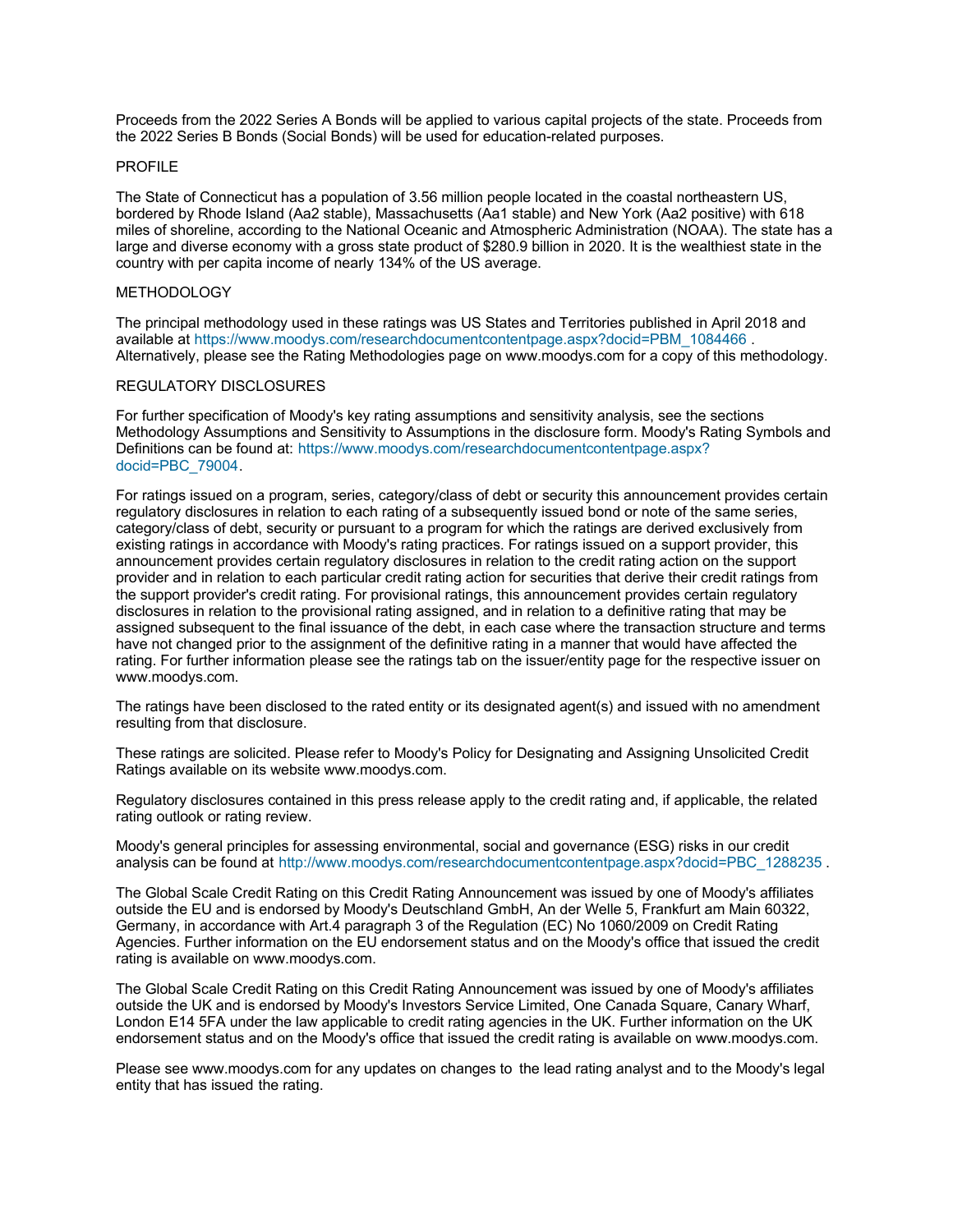Please see the ratings tab on the issuer/entity page on www.moodys.com for additional regulatory disclosures for each credit rating.

Marcia Van Wagner Lead Analyst State Ratings Moody's Investors Service, Inc. 7 World Trade Center 250 Greenwich Street New York 10007 JOURNALISTS: 1 212 553 0376 Client Service: 1 212 553 1653

Timothy Blake Additional Contact MSPG JOURNALISTS: 1 212 553 0376 Client Service: 1 212 553 1653

Releasing Office: Moody's Investors Service, Inc. 250 Greenwich Street New York, NY 10007 U.S.A JOURNALISTS: 1 212 553 0376 Client Service: 1 212 553 1653



© 2021 Moody's Corporation, Moody's Investors Service, Inc., Moody's Analytics, Inc. and/or their licensors and affiliates (collectively, "MOODY'S"). All rights reserved.

**CREDIT RATINGS ISSUED BY MOODY'S CREDIT RATINGS AFFILIATES ARE THEIR CURRENT OPINIONS OF THE RELATIVE FUTURE CREDIT RISK OF ENTITIES, CREDIT COMMITMENTS, OR DEBT OR DEBT-LIKE SECURITIES, AND MATERIALS, PRODUCTS, SERVICES AND INFORMATION PUBLISHED BY MOODY'S (COLLECTIVELY, "PUBLICATIONS") MAY INCLUDE SUCH CURRENT OPINIONS. MOODY'S DEFINES CREDIT RISK AS THE RISK THAT AN ENTITY MAY NOT MEET ITS CONTRACTUAL FINANCIAL OBLIGATIONS AS THEY COME DUE AND ANY ESTIMATED FINANCIAL LOSS IN THE EVENT OF DEFAULT OR IMPAIRMENT. SEE APPLICABLE MOODY'S RATING SYMBOLS AND DEFINITIONS PUBLICATION FOR INFORMATION ON THE TYPES OF CONTRACTUAL FINANCIAL OBLIGATIONS ADDRESSED BY MOODY'S CREDIT RATINGS. CREDIT RATINGS DO NOT ADDRESS ANY OTHER RISK, INCLUDING BUT NOT LIMITED TO: LIQUIDITY RISK, MARKET VALUE RISK, OR PRICE VOLATILITY. CREDIT RATINGS, NON-CREDIT ASSESSMENTS ("ASSESSMENTS"), AND OTHER OPINIONS INCLUDED IN MOODY'S PUBLICATIONS ARE NOT STATEMENTS OF CURRENT OR HISTORICAL FACT. MOODY'S PUBLICATIONS MAY ALSO INCLUDE QUANTITATIVE MODEL-BASED ESTIMATES OF CREDIT RISK AND RELATED OPINIONS OR COMMENTARY PUBLISHED BY MOODY'S ANALYTICS, INC. AND/OR ITS AFFILIATES. MOODY'S CREDIT RATINGS, ASSESSMENTS, OTHER OPINIONS AND PUBLICATIONS DO NOT CONSTITUTE OR PROVIDE INVESTMENT OR FINANCIAL ADVICE, AND MOODY'S CREDIT RATINGS, ASSESSMENTS, OTHER OPINIONS AND PUBLICATIONS ARE NOT AND DO NOT PROVIDE RECOMMENDATIONS TO PURCHASE, SELL, OR HOLD PARTICULAR SECURITIES. MOODY'S CREDIT RATINGS, ASSESSMENTS, OTHER OPINIONS AND PUBLICATIONS DO NOT COMMENT ON THE SUITABILITY OF AN INVESTMENT FOR ANY PARTICULAR INVESTOR. MOODY'S ISSUES ITS CREDIT RATINGS, ASSESSMENTS AND OTHER OPINIONS AND PUBLISHES ITS PUBLICATIONS WITH THE EXPECTATION AND UNDERSTANDING THAT EACH INVESTOR WILL, WITH DUE CARE, MAKE ITS OWN STUDY AND EVALUATION OF EACH SECURITY THAT IS UNDER CONSIDERATION FOR PURCHASE, HOLDING, OR SALE.**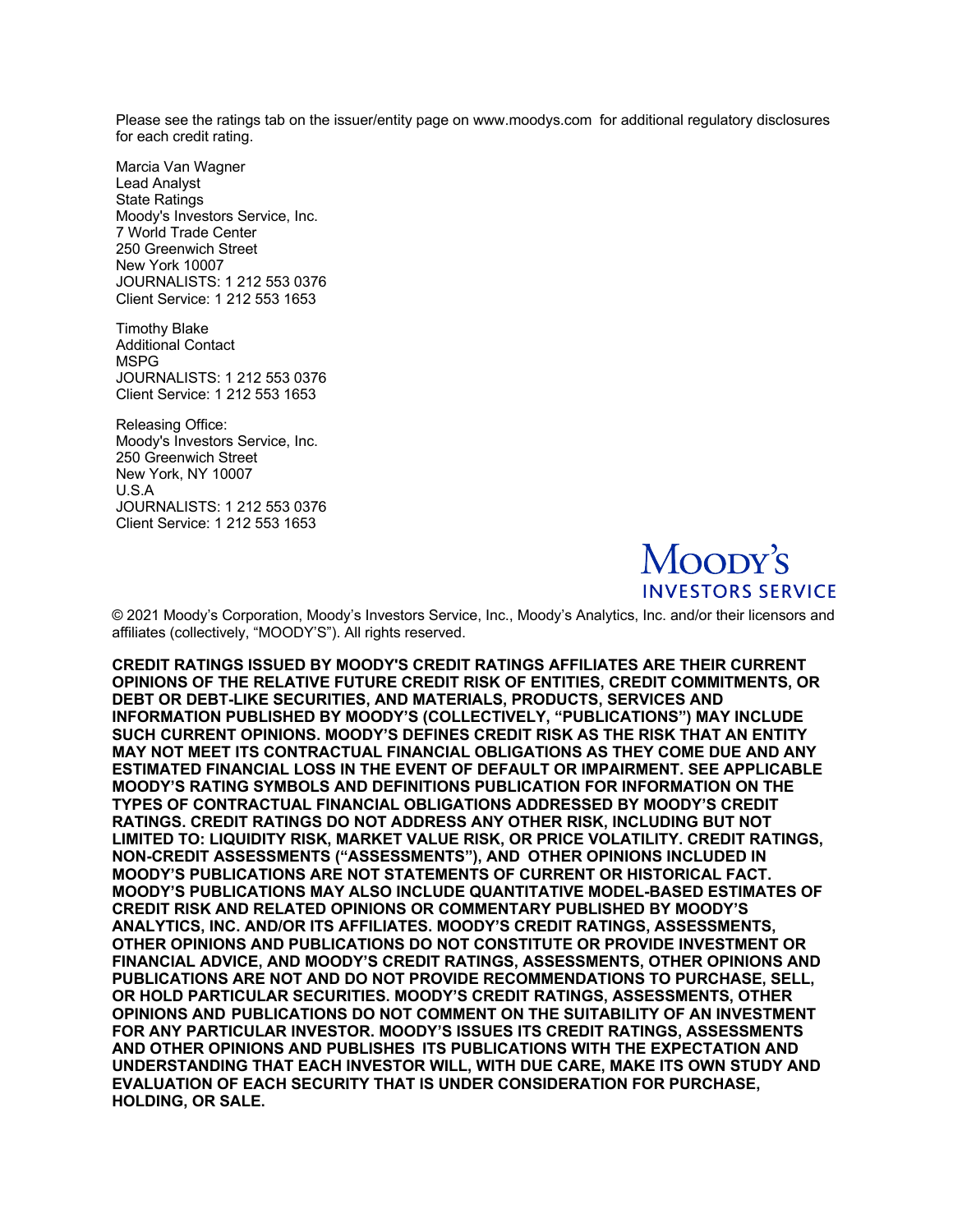MOODY'S CREDIT RATINGS, ASSESSMENTS, OTHER OPINIONS, AND PUBLICATIONS ARE NOT INTENDED FOR USE BY RETAIL INVESTORS AND IT WOULD BE RECKLESS AND INAPPROPRIATE FOR RETAIL INVESTORS TO USE MOODY'S CREDIT RATINGS, ASSESSMENTS, OTHER OPINIONS OR PUBLICATIONS WHEN MAKING AN INVESTMENT DECISION. IF IN DOUBT YOU SHOULD CONTACT YOUR FINANCIAL OR OTHER PROFESSIONAL ADVISER.

ALL INFORMATION CONTAINED HEREIN IS PROTECTED BY LAW, INCLUDING BUT NOT LIMITED TO, COPYRIGHT LAW, AND NONE OF SUCH INFORMATION MAY BE COPIED OR OTHERWISE REPRODUCED, REPACKAGED, FURTHER TRANSMITTED, TRANSFERRED, DISSEMINATED, REDISTRIBUTED OR RESOLD, OR STORED FOR SUBSEQUENT USE FOR ANY SUCH PURPOSE, IN WHOLE OR IN PART, IN ANY FORM OR MANNER OR BY ANY MEANS WHATSOEVER, BY ANY PERSON WITHOUT MOODY'S PRIOR WRITTEN CONSENT.

MOODY'S CREDIT RATINGS, ASSESSMENTS, OTHER OPINIONS AND PUBLICATIONS ARE NOT INTENDED FOR USE BY ANY PERSON AS A BENCHMARK AS THAT TERM IS DEFINED FOR REGULATORY PURPOSES AND MUST NOT BE USED IN ANY WAY THAT COULD RESULT IN THEM BEING CONSIDERED A BENCHMARK.

All information contained herein is obtained by MOODY'S from sources believed by it to be accurate and reliable. Because of the possibility of human or mechanical error as well as other factors, however, all information contained herein is provided "AS IS" without warranty of any kind. MOODY'S adopts all necessary measures so that the information it uses in assigning a credit rating is of sufficient quality and from sources MOODY'S considers to be reliable including, when appropriate, independent third-party sources. However, MOODY'S is not an auditor and cannot in every instance independently verify or validate information received in the rating process or in preparing its Publications.

To the extent permitted by law, MOODY'S and its directors, officers, employees, agents, representatives, licensors and suppliers disclaim liability to any person or entity for any indirect, special, consequential, or incidental losses or damages whatsoever arising from or in connection with the information contained herein or the use of or inability to use any such information, even if MOODY'S or any of its directors, officers, employees, agents, representatives, licensors or suppliers is advised in advance of the possibility of such losses or damages, including but not limited to: (a) any loss of present or prospective profits or (b) any loss or damage arising where the relevant financial instrument is not the subject of a particular credit rating assigned by MOODY'S.

To the extent permitted by law, MOODY'S and its directors, officers, employees, agents, representatives, licensors and suppliers disclaim liability for any direct or compensatory losses or damages caused to any person or entity, including but not limited to by any negligence (but excluding fraud, willful misconduct or any other type of liability that, for the avoidance of doubt, by law cannot be excluded) on the part of, or any contingency within or beyond the control of, MOODY'S or any of its directors, officers, employees, agents, representatives, licensors or suppliers, arising from or in connection with the information contained herein or the use of or inability to use any such information.

NO WARRANTY, EXPRESS OR IMPLIED, AS TO THE ACCURACY, TIMELINESS, COMPLETENESS, MERCHANTABILITY OR FITNESS FOR ANY PARTICULAR PURPOSE OF ANY CREDIT RATING, ASSESSMENT, OTHER OPINION OR INFORMATION IS GIVEN OR MADE BY MOODY'S IN ANY FORM OR MANNER WHATSOEVER.

Moody's Investors Service, Inc., a wholly-owned credit rating agency subsidiary of Moody's Corporation ("MCO"), hereby discloses that most issuers of debt securities (including corporate and municipal bonds, debentures, notes and commercial paper) and preferred stock rated by Moody's Investors Service, Inc. have, prior to assignment of any credit rating, agreed to pay to Moody's Investors Service, Inc. for credit ratings opinions and services rendered by it fees ranging from \$1,000 to approximately \$5,000,000. MCO and Moody's Investors Service also maintain policies and procedures to address the independence of Moody's Investors Service credit ratings and credit rating processes. Information regarding certain affiliations that may exist between directors of MCO and rated entities, and between entities who hold credit ratings from Moody's Investors Service and have also publicly reported to the SEC an ownership interest in MCO of more than 5%, is posted annually at [www.moodys.com](http://www.moodys.com/) under the heading "Investor Relations - Corporate Governance -Director and Shareholder Affiliation Policy."